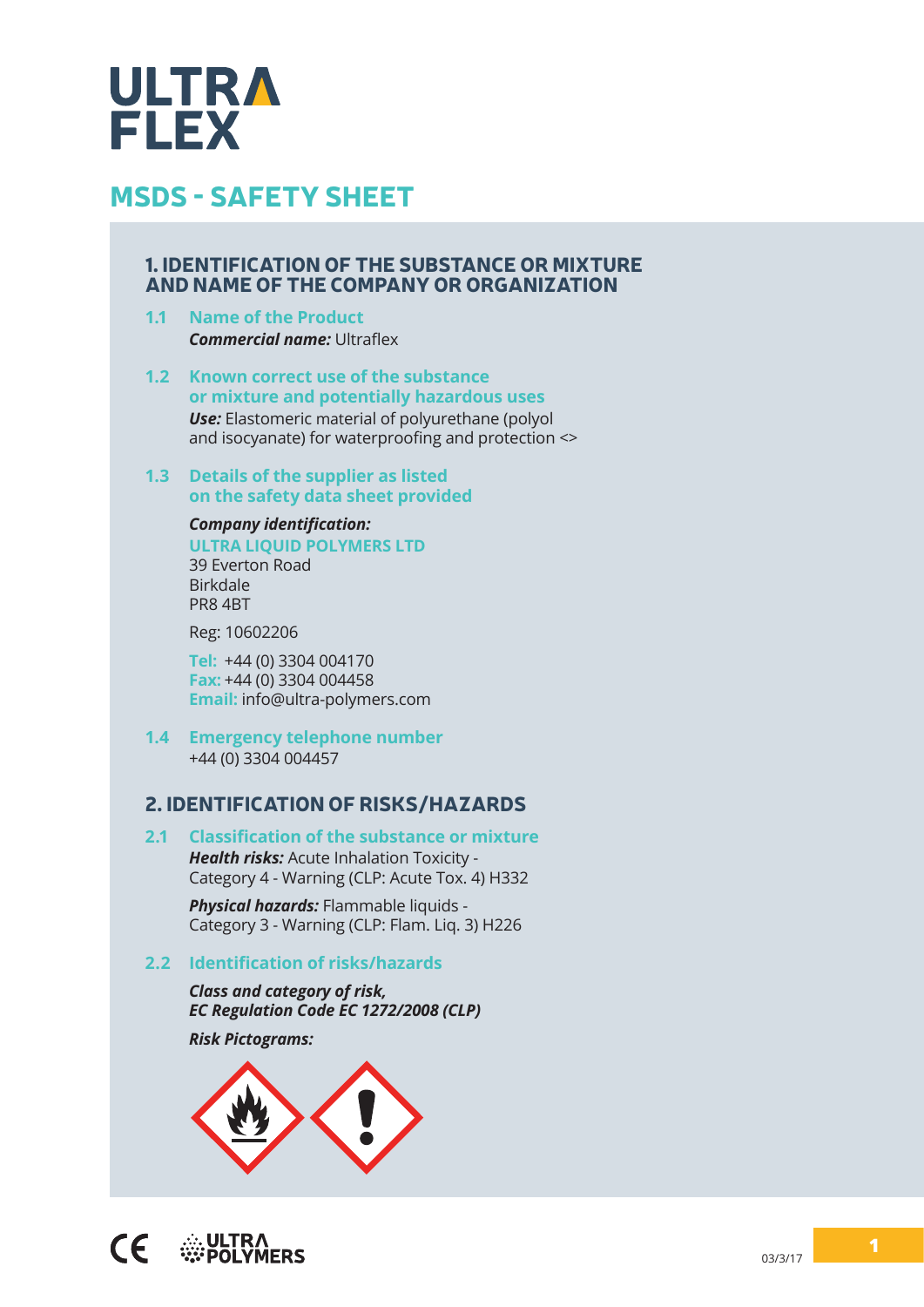# ULTRA **FLEX**

# MSDS - SAFETY SHEET

*Warning message:* Attention

#### *Indication of danger:*

H226 Flammable liquid and vapour.

H332 Harmful if inhaled.

#### **Careful handling advice**

#### *General advice*

P101 If medical advice is needed, have product container or label at hand.

P102 Keep out of reach of children.

P103 Read label before use.

#### *Prevention*

P210 Keep away from heat/sparks/open flames/hot surfaces. — No smoking.

#### *Response*

P378 Use all means for extinction.

P303 + P361 + P353 IF ON SKIN (or hair): Remove/Take off immediately all contaminated clothing. Rinse skin with water/shower.

P304 + P340 IF INHALED: Remove victim to fresh air and keep at rest in a position comfortable for breathing.

#### *Storage*

P403 + P235 Store in a well-ventilated place. Keep cool.

#### *Safe disposal procedure*

P501 Dispose of this material and its container to hazardous or special waste collection point, in accordance with local, regional, national and/or international regulation.

#### *Contents*

Xylene

#### **2.3 Other dangers**

None under normal conditions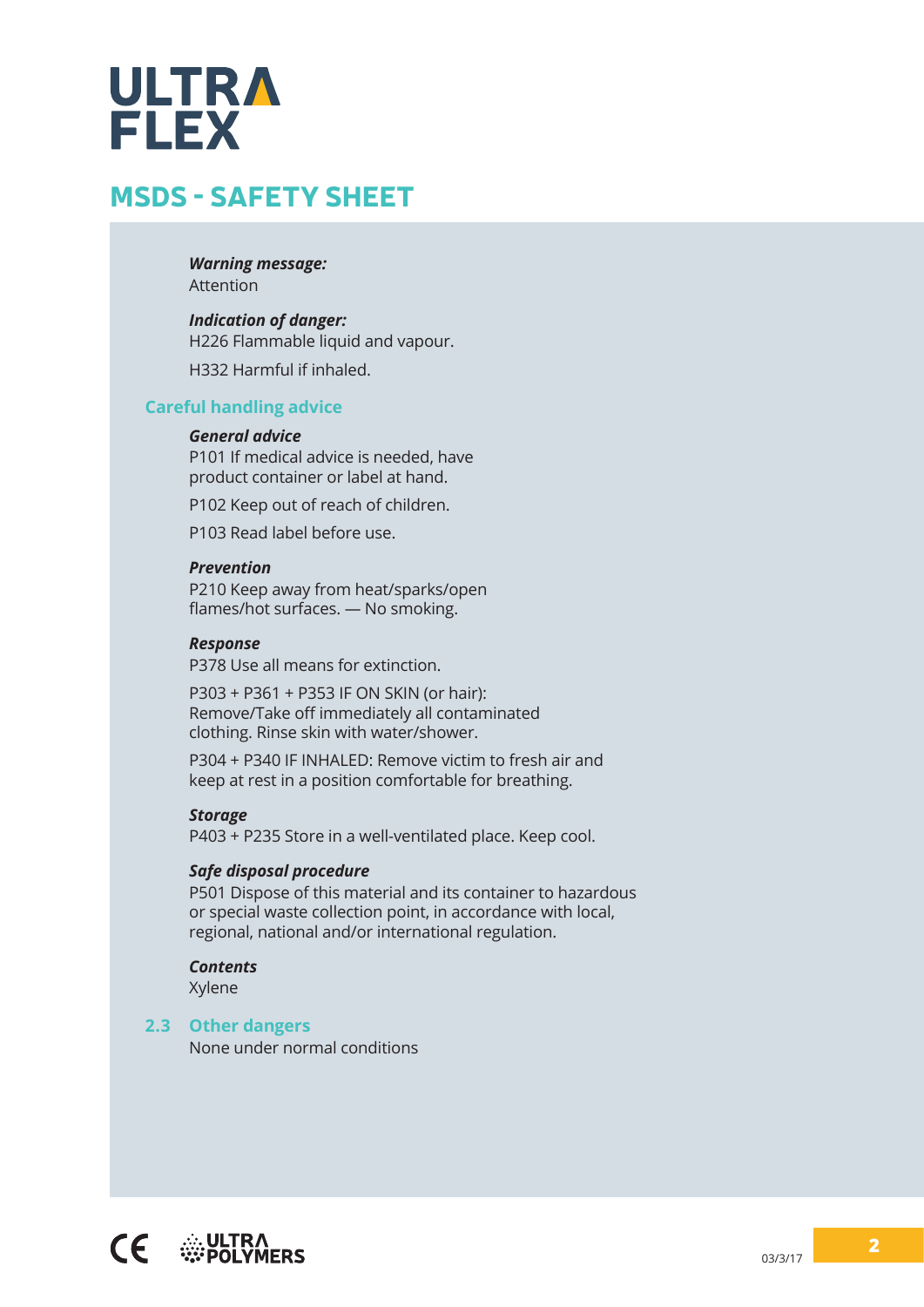

#### 3. COMPOSITION/COMPONENT INFORMATION

*Chemical description:* Mixture

*Potentially hazardous components:* The product is dangerous

| <b>COMPONENT</b><br><b>NAME</b> | <b>CONTENT</b> | <b>CAS No.</b> | EC No.    | <b>INDEX No.</b> | <b>REACH</b><br>REF. | <b>CLASSIFICATION</b>                                                                                                          |
|---------------------------------|----------------|----------------|-----------|------------------|----------------------|--------------------------------------------------------------------------------------------------------------------------------|
| Xylene                          | $10 - 15%$     | 1330-20-7      | 215-535-7 | 601-022-00-9     |                      | Flam. Lig. $3_{-}$<br>H226 Acute Tox.<br>4 (skin) H312<br>Acute Tox. 4<br>(inhal) H332 Skin<br>Irrit. 2 H315<br>STOT SE 3 H335 |

#### 4. FIRST AID

#### **4.1 First aid procedure**

#### *Inhalation:*

IN THE EVENT OF INHALATION: Take the person outside into the fresh air and seat them in a comfortable breathing position. Immediately call a TOXICOLOGY INFORMATION CENTRE or a doctor. Specific treatment is urgently required.

#### *Contact with the skin:*

Remove clothing and thoroughly clean the skin exposed to the product with mild soap and water; rinse off with warm water.

#### *Contact with the eyes:*

Rinse immediately in plenty of water. Seek medical assistance if pain or irritation continues.

#### *Swallowing:*

DO NOT induce vomiting. Seek emergency medical attention.

#### **4.2 Main symptoms and effects, acute or delayed**

#### *Symptoms related to use:*

It is not considered to present significant risk when used responsibly under normal conditions.

#### **4.3 Directions to be followed in the event of any medical attention and special treatment which should be dispensed immediately.**

#### *General information:*

Never administer anything by mouth to a person in an unconscious state. If the person feels unwell visit a doctor (and, if possible, show them the product information label).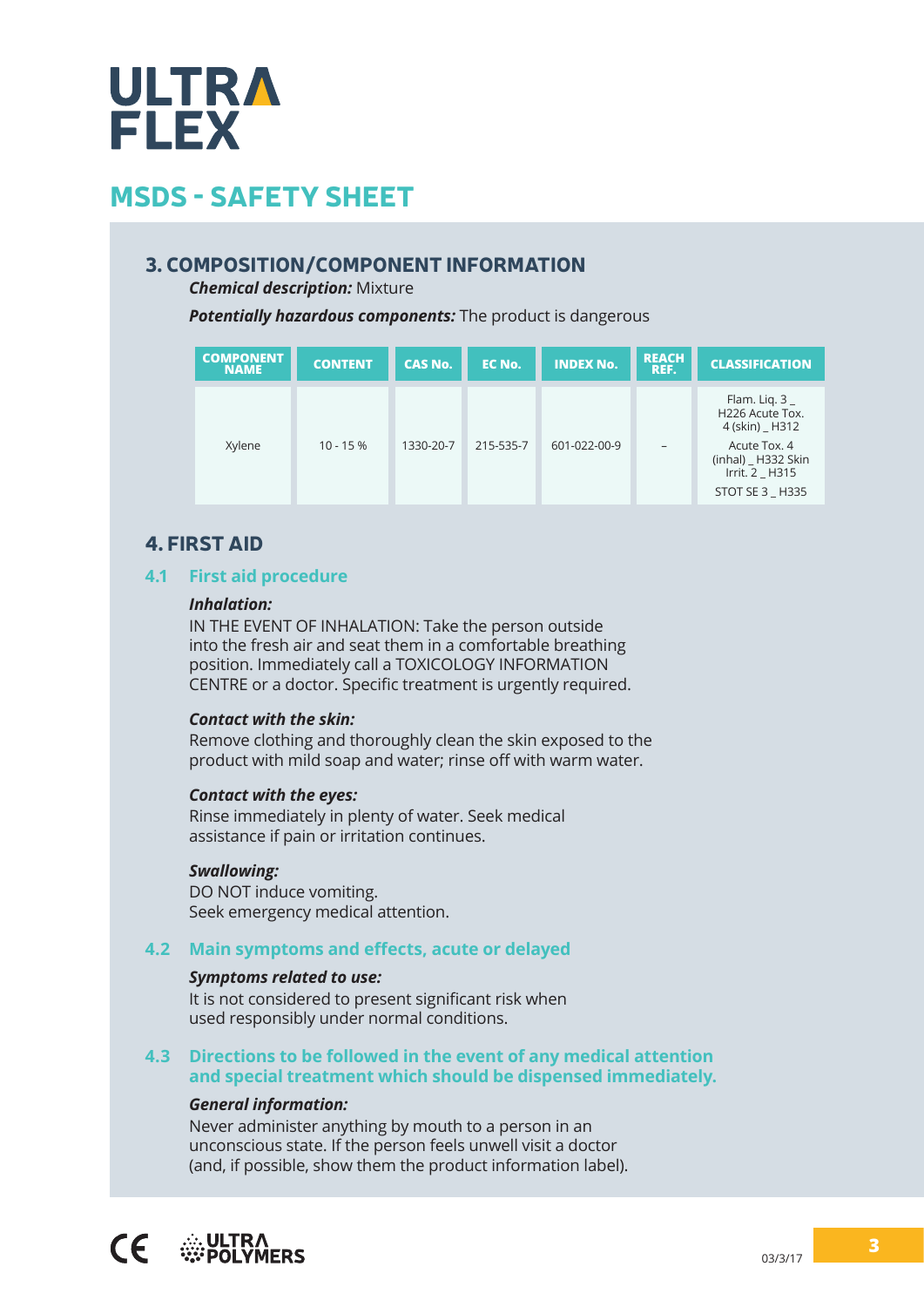

#### 5. PROCEDURE IN THE EVENT OF FIRE

#### **5.1 Fire extinction procedures**

*Correct methods:* Foam. Water mist. Dry powder. Carbon dioxide. Sand.

#### *Incorrect extinction methods:* NEVER employ a direct jet of water.

*Risk of fire in the vicinity:* Use water spray or mist to cool down any containers exposed to fire.

#### **5.2 Specific risks resulting from the substance or mixture**

#### *Inflammable nature:*

Inflammable liquid and vapours.

#### *Products presenting specific dangers on combustion:*

In the event of fire, potentially harmful smoke and vapours may be produced.

#### **5.3 Recommendations for all personnel when fighting fires**

#### *Personal protection in the event of fire:*

Never enter the fire area without adequate protective equipment, including respiratory protection.

#### *Special procedure:*

In the event of chemical fire take all the normal precautions. Avoid water from fire extinction coming into contact with the affected area.

#### 6. PROCEDURE IN THE EVENT OF ACCIDENTAL SPILLAGE

#### **6.1 Personal safety precautions, protective equipment and emergency procedures**

#### *For the emergency personnel*

Equip all cleaning personnel with adequate protective clothing and equipment. Ventilate the area.

#### *Technical procedures*

Take special precautions to avoid any electrical charges. Eliminate all possible sources of ignition. Avoid all naked flames. Do not smoke.

#### *Special precautions*

Eliminate all possible sources of ignition.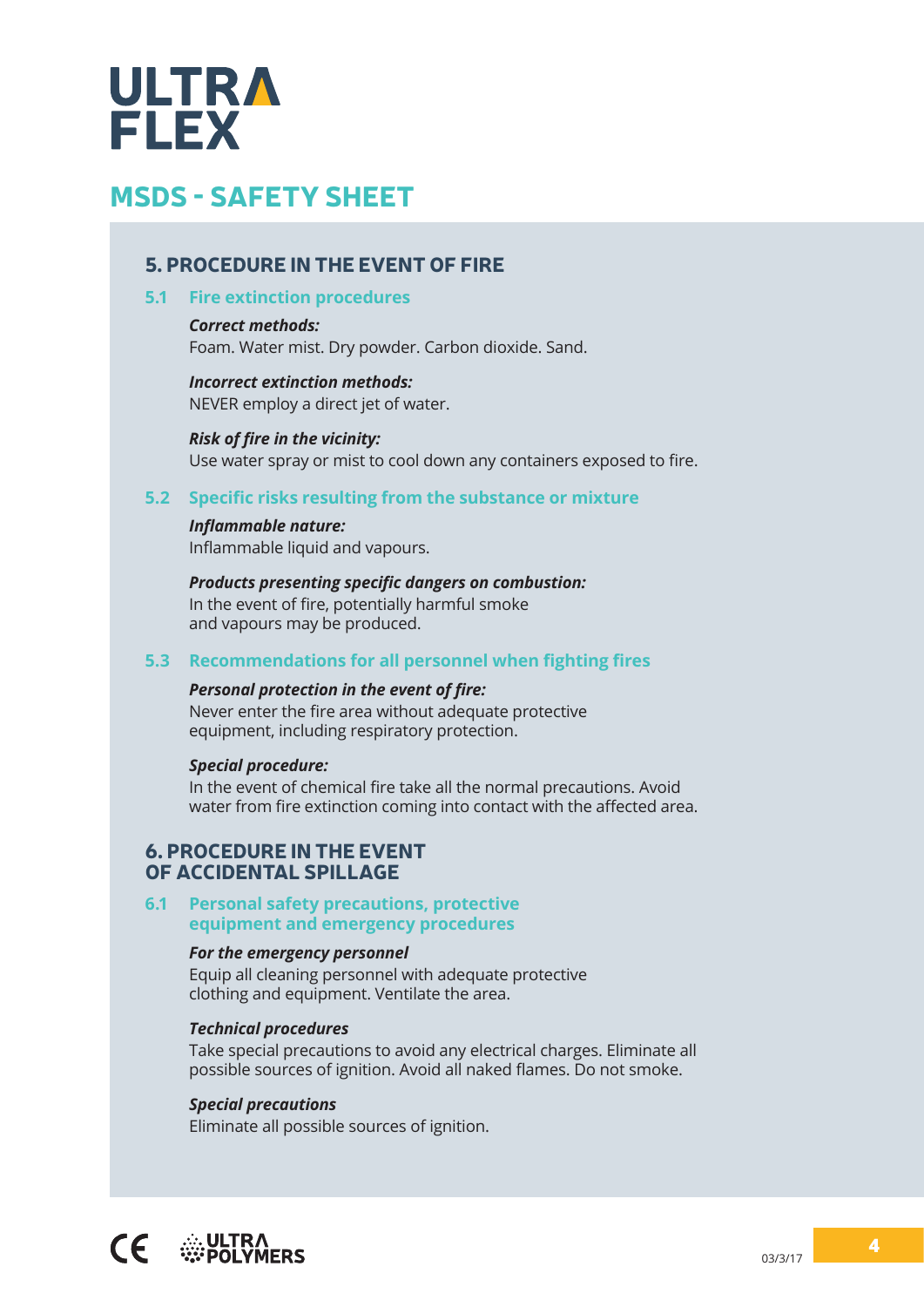# ULTRA **FLEX**

# MSDS - SAFETY SHEET

#### **6.2 Precautions to protect the environment**

#### *Precautions to protect the environment:*

Avoid spillage of the product into drains or water pipes. If the product does enter public water supply pipes, immediately notify the authorities.

#### **6.3 Containment and cleaning methods and materials**

#### *Cleaning methods:*

Soak up the spilt product using inert solids, such as clay or diatomaceous earth, as quickly as possible. Collect and dispose of spillage in appropriate containers.

#### **6.4 Reference to other sections**

See section 8. Personal protection/exposure controls.

#### 7. HANDLING AND STORAGE

#### **7.1 Precautions for safe handling**

#### *Technical protective measures:*

Ensure proper ventilation of the processing area to avoid a build up of vapours.

All equipment must be correctly earthed and procedures followed to prevent static electrical charges.

#### *Handling:*

Wash hands and exposed skin thoroughly with a mild soap and water before eating, smoking and leaving work.

Handle all empty containers with care as residue vapours may still be inflammable.

#### *Special precautions:*

Do not expose to naked flames. Do not smoke.

Inflammable air-vapour mixtures may be formed on use. Store and handle in the same manner as any other

product which represents a serious health risk or potential danger of fire or explosion.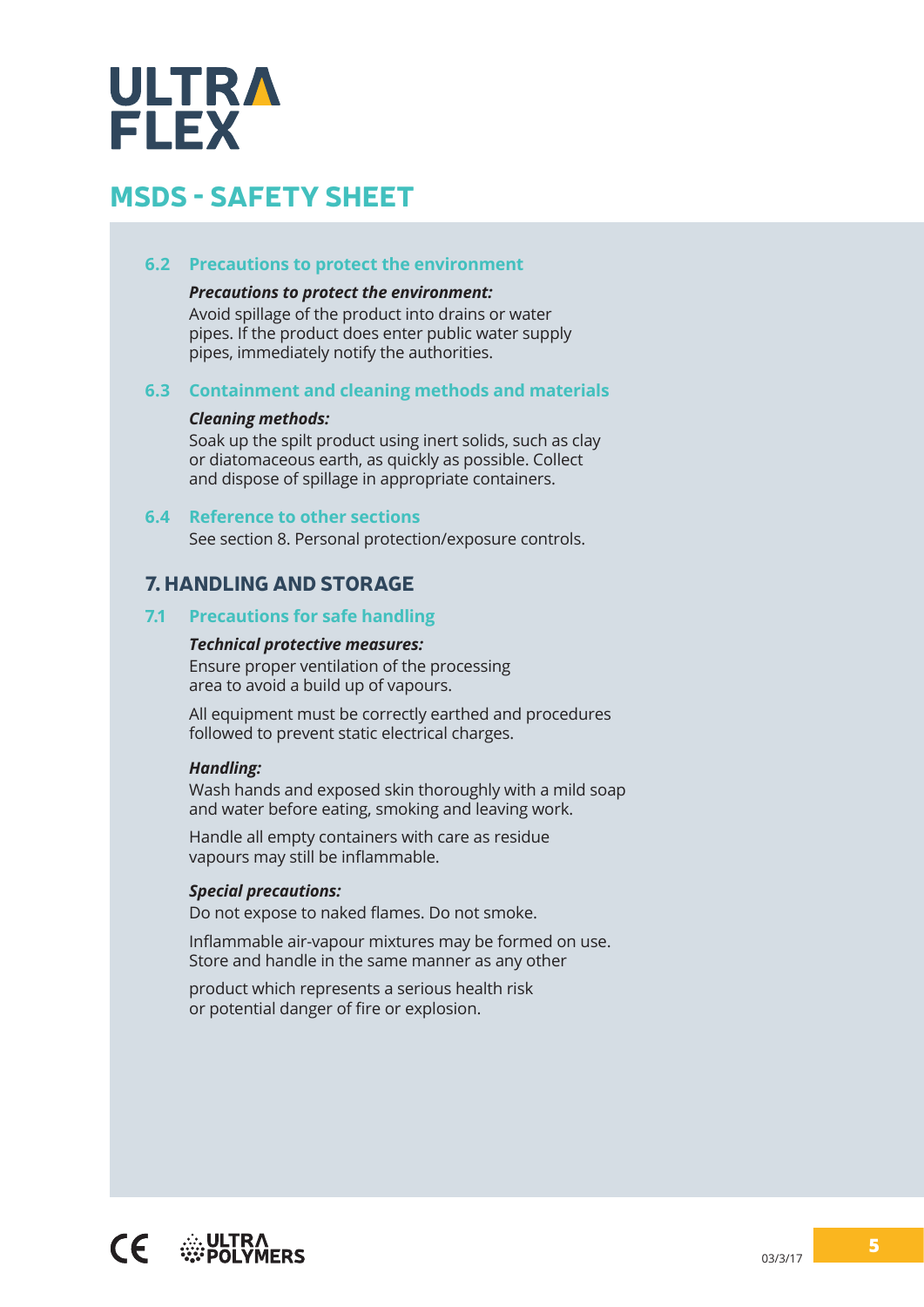# **ULTRA FLEX**

# MSDS - SAFETY SHEET

#### **7.2 Conditions for safe storage, including possible incompatibilities**

#### *Storage:*

Always store in the original containers, in cool, well ventilated surroundings. Always keep containers closed when not in use. Keep away from naked flames.

#### *Always store away from the following:*

Strong acids and bases. Ignition sources. Direct sunlight. Heat sources.

#### **7.3 Specific end uses**

*Specific end uses:* None.

#### 8. PERSONAL PROTECTION/EXPOSURE CONTROLS

#### **8.1 Exposure control**

#### *Personal protection*



*Personal protection:* Avoid all unnecessary exposure as far as possible.

*Protection of the respiratory tracts:* In cases where excessive vapour may be produced, always use suitable masks.

**Protection for the hands:** In situations involving repeated contact, always wear gloves.

*Protection for the eyes:* Special chemical product/ protective goggles should be worn.

*Other precautions:* Avoid eating and smoking during use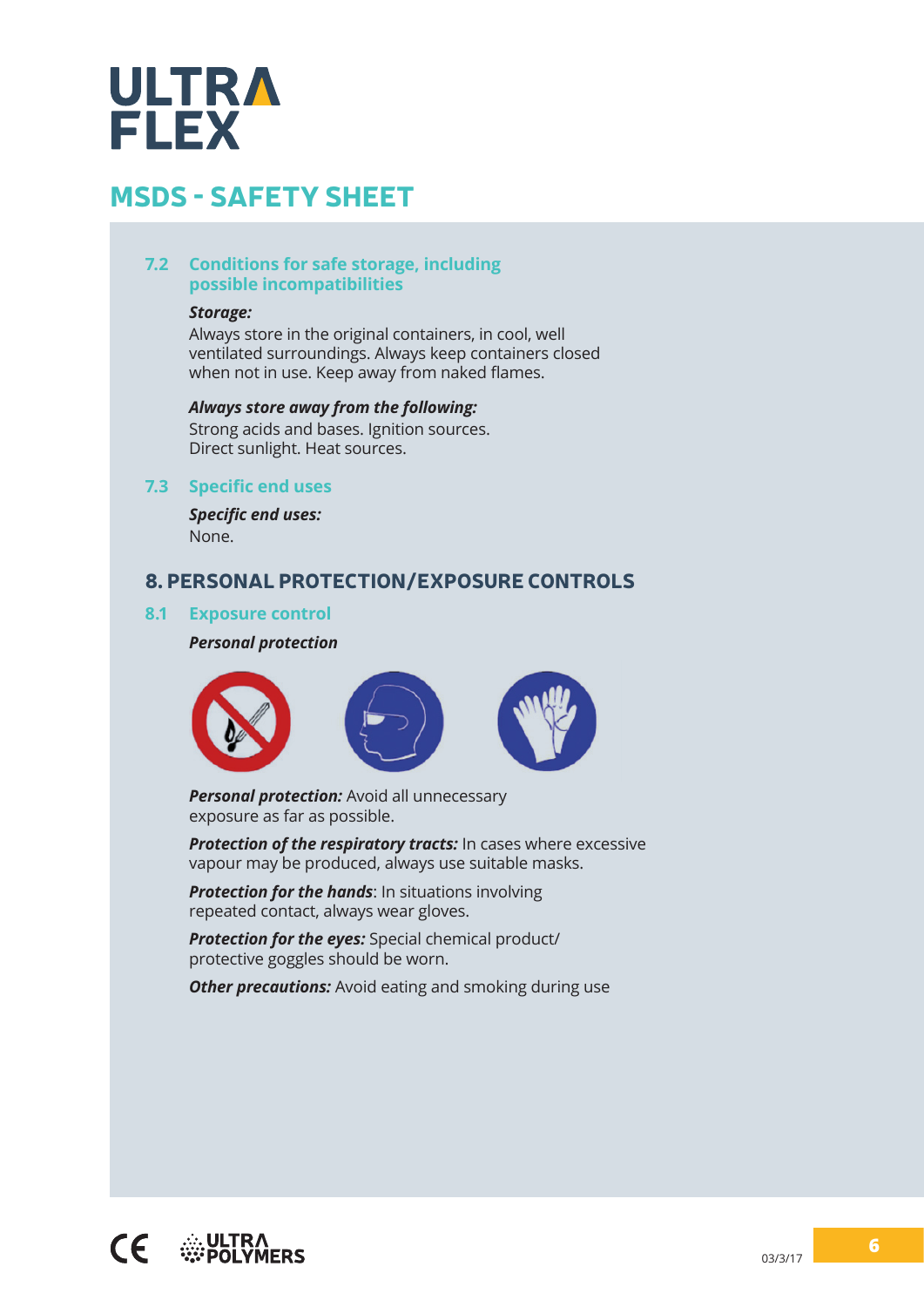# **ULTRA**<br>FLEX

# MSDS - SAFETY SHEET

#### 9. CHEMICAL AND PHYSICAL PROPERTIES

**9.1 Information on basic chemical and physical properties Physical state:** Viscous liquid *Colour:* e.t.c. *Smell:* characteristic *Odour threshold:* - *pH value:* -- *Melting point [°C]:* -- *Decomposition point [°C]:* -- *Critical temperature [°C]:* -- *Spontaneous ignition temperature [°C]:* -- *Flammability:* Liquid and vapour flammable *Flash point [°C]:* >30ºC *Initial boiling point [°C]:* -- *Final boiling point [°C]:* -- *Rate of evaporation:* -- *Acidic/alkaline reserves [g NaOH/100g]:* -- *Explosion limits - Lower [%]:* -- *Explosion limits - Upper [%]:* -- *Vapour pressure mm/Hg:* -- *Vapour density:* -- *Density [g/cm3]:* 1,4 - 1,5 *Water solubility [% in weight]:* -- *Water solubility:* Insoluble *Log Pow octanol / water at 20°C:* -- **Solubility:** Organic Solvents *Viscosity a 20°C [mPa.s]:* 5.000 - 7.000

**9.2 Additional information** *Explosive properties:* -- *Oxidising properties:* --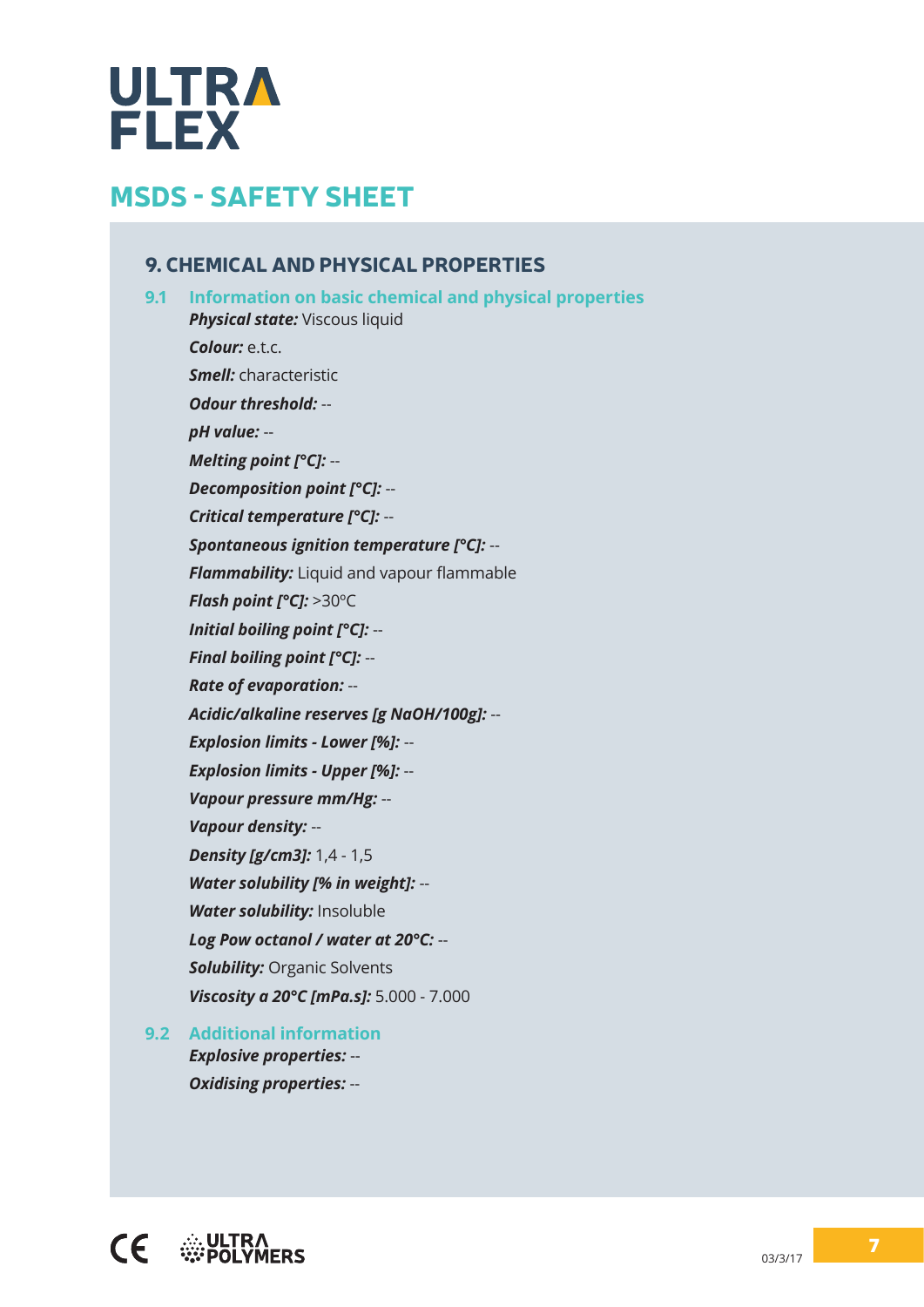

#### 10. STABILITY AND REACTIVITY

**10.1 Reactivity** *Reactivity:* Not established

#### **10.2 Stability**

*Chemical stability:* Stable under recommended storage conditions.

#### **10.3 Possibility of dangerous reactions** *Dangerous reactions:* Not established

#### **10.4 Situations to avoid**

*Situations to avoid:* Extremely high or low temperatures. Direct sunlight. Uncontrolled fire. Overheating. Heat. Sparks.

#### **10.5 Materials to avoid**

*Materials to avoid:* Strong acids. Strong bases.

#### **10.6 Hazardous decomposition products** *Hazardous decomposition products:* Smokes May release flammable gases.

#### 11. TOXICOLOGICAL INFORMATION

#### **11.1 Information on toxicological effects** *Acute toxicity:* Harmful if inhaled.

*Corrosivity:* Yet to be established.

*Irritation:* Yet to be established.

*Awareness:* Yet to be established.

*Mutagenicity:* Yet to be established.

*Carcinogenesis:* Yet to be established.

*Toxic for reproduction:* Yet to be established.

*Specific toxicity in certain organisms on first exposure:* Yet to be established.

*Specific toxicity in certain organisms on repeated exposure:* Yet to be established.

*Aspiration hazard:* Yet to be established.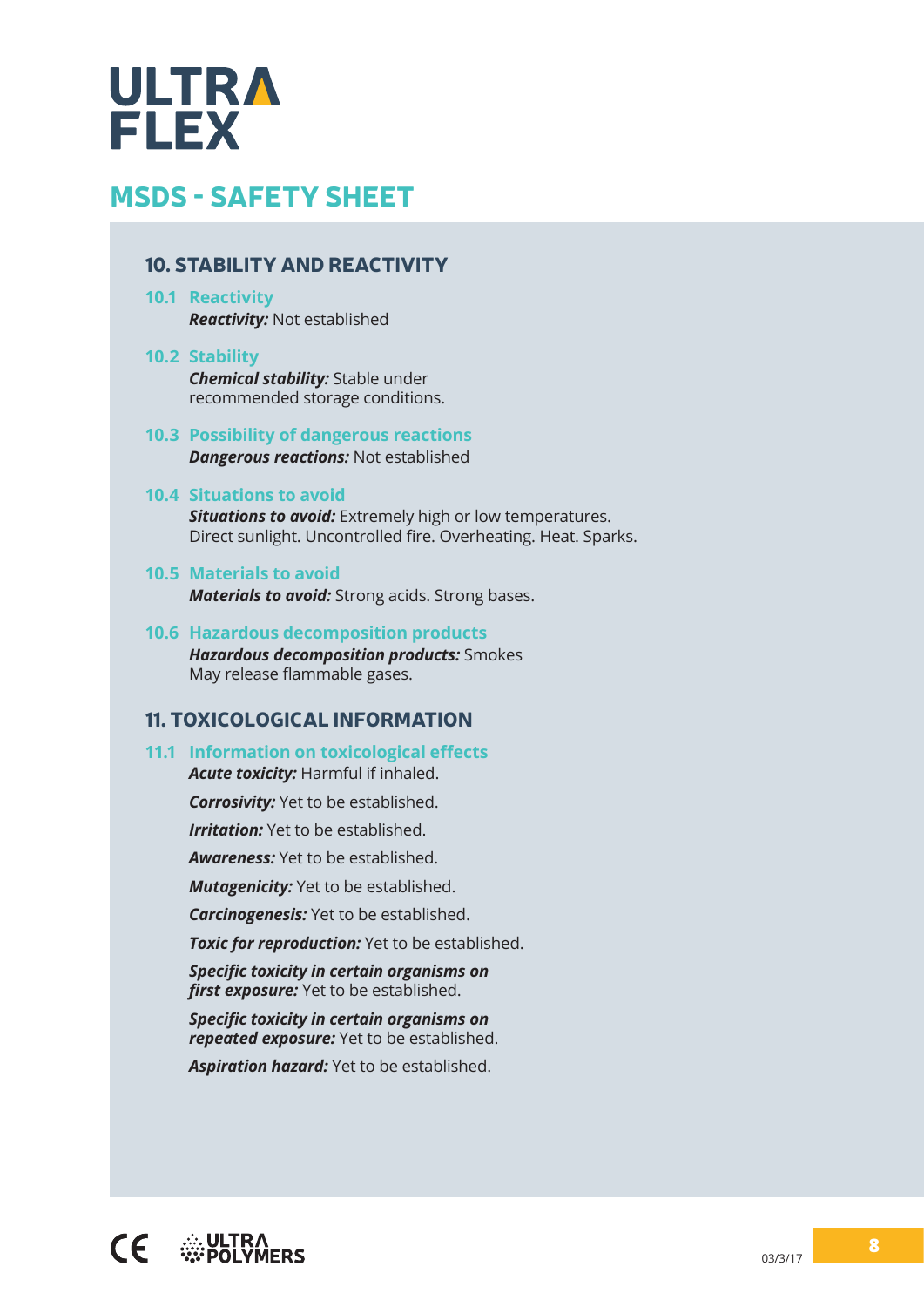# **ULTRA**<br>FLEX

# MSDS - SAFETY SHEET

#### 12. ECOLOGICAL INFORMATION

#### **12.1 Toxicity** *Toxicity information:* Yet to be established.

- **12.2 Persistency - degradability** *Persistency - degradability:* Biodegradable.
- **12.3 Potential for bioaccumulation** *Potential for bioaccumulation:* Yet to be established.

#### **12.4 Soil mobility**

*Log Pow octanol / water at 20°C:* No data available. *Soil mobility:* Yet to be established.

- **12.5 Results of PBT & vPvB assessment** *Results of PBT & vPvB assessment:* Not applicable.
- **12.6 Other adverse effects** *Precautions for protection of the environment:*  Avoid release into the environment.

#### 13. DISPOSAL CONSIDERATIONS/PROCEDURES

#### **13.1 Correct procedure for the treatment of residues**

#### *General:*

Avoid release into the environment. Disposal or dumping in accordance with local/national legislation.

#### *Special precautions:*

Handle all empty containers with care as residue vapours may still be inflammable.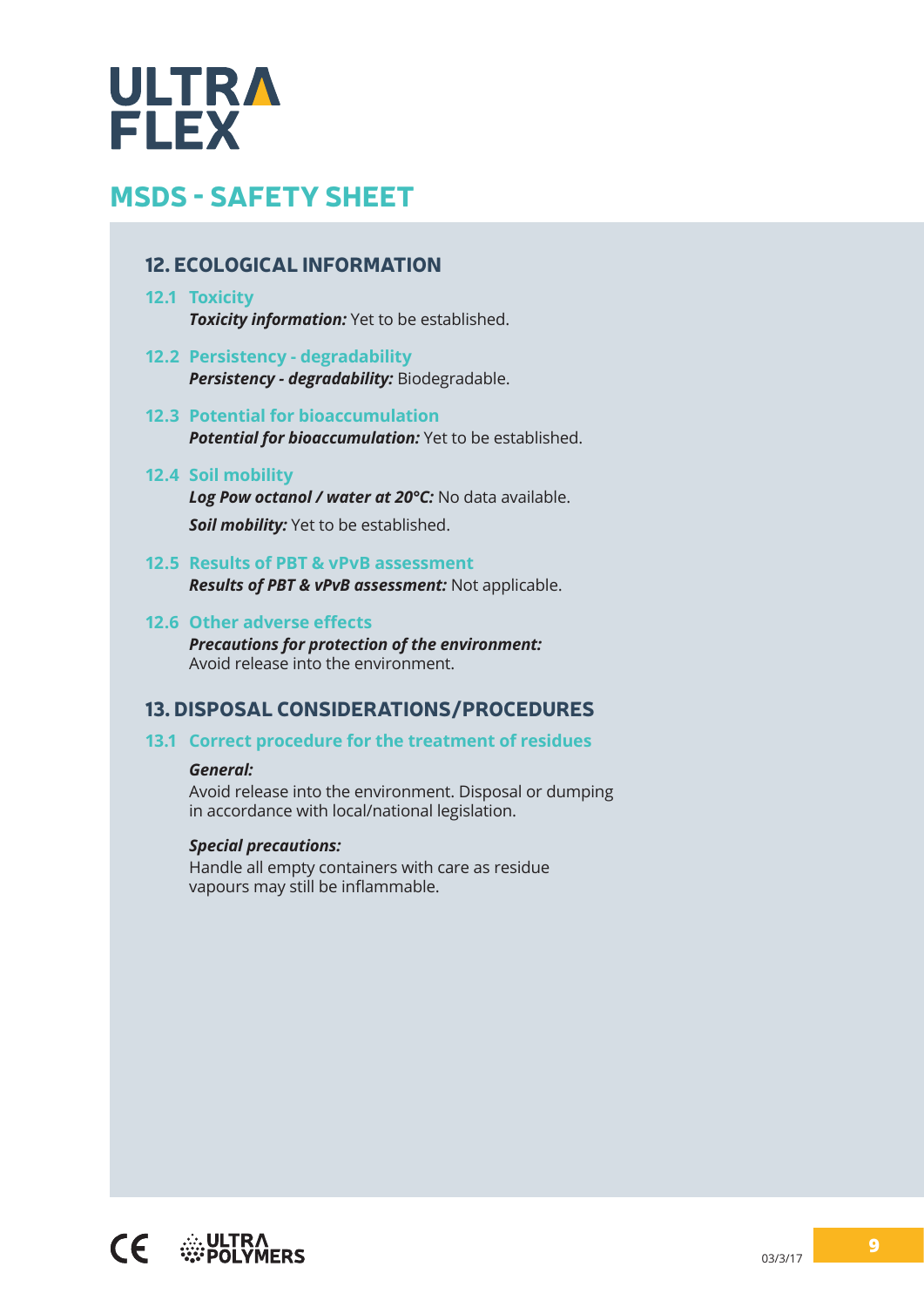

#### 14. TRANSPORTATION INFORMATION

| <b>TRADE NAME: ULTRAFLEX</b>             |            |                         |                  |  |  |  |  |
|------------------------------------------|------------|-------------------------|------------------|--|--|--|--|
| <b>TRANSPORT REGULATIONS</b>             | <b>ADR</b> | <b>IMDG</b>             | <b>IATA</b>      |  |  |  |  |
| <b>ONU Number</b>                        |            | <b>UN1139</b>           |                  |  |  |  |  |
| Name                                     |            | <b>COATING SOLUTION</b> |                  |  |  |  |  |
| <b>NOS Name</b>                          |            | ---                     |                  |  |  |  |  |
| Danger Labels                            |            |                         |                  |  |  |  |  |
| Packing group                            |            | III                     |                  |  |  |  |  |
| Tunnels classification                   | (E)        | ---                     | ---              |  |  |  |  |
| Flash point $(^{\circ}C)$                |            | $27^{\circ}$ C          |                  |  |  |  |  |
| Dangerous environment / Marine Pollutant | <b>NO</b>  | <b>NO</b>               | <b>NO</b>        |  |  |  |  |
| Packing Instruction                      | P001       | P001                    | Y334 / 355 / 366 |  |  |  |  |

This product passes the tests specified in Section 2.2.3.1.5 and this *is exempted from the current ADR Rules* when container packaging capacity less than or equal to 400 L.

This product passes the tests of Chapter 2.3.2.5 and therefore are *not applicable requirements for marking, labelling and testing of packaging of the IMDG Code* provided it is packaged in packages of less than or equal capacity of 30 L. In the transport document shipping must be quoted "Transport in accordance with paragraph 2.3.2.5 of the IMDG Code."

#### 15. REGULATORY INFORMATION

#### **15.1 Specific legislation and regulations relating to health, safety and the environment applicable to the substance or mixture**

*Legislation and regulations relating to health, safety and the environment:* Ensure compliance with all local and national laws and regulations.

#### **15.2 Chemical safety assessment**

Not undertaken.